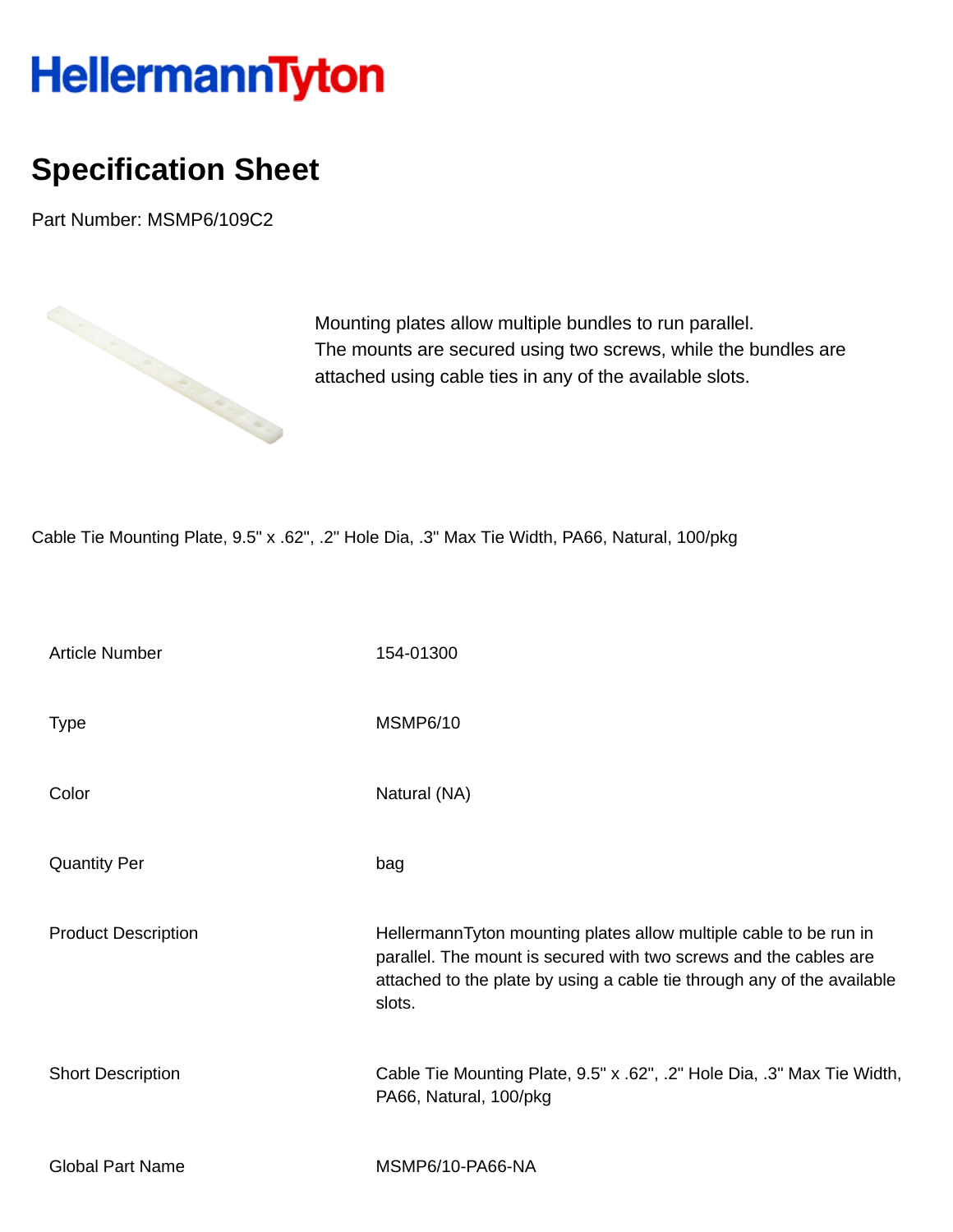| Length L (Imperial)                   | 9.5                             |
|---------------------------------------|---------------------------------|
| Length L (Metric)                     | 241.0                           |
| <b>Fixation Method</b>                | <b>Screw Mounting and Rivet</b> |
| Width W (Imperial)                    | 0.62                            |
| Width W (Metric)                      | 15.8                            |
| <b>Cable Ties</b>                     | T18 - T120                      |
| Height H (Imperial)                   | 0.21                            |
| Height H (Metric)                     | 5.30                            |
| Cable Tie Width Max (Imperial)        | 0.3                             |
| Cable Tie Width Max (Metric)          | 7.6                             |
| Mounting Hole Diameter D (Imperial)   | 0.2                             |
| Mounting Hole Diameter D (Metric)     | 5.1 mm                          |
| Mounting Hole Diameter D Max (Metric) | 5.1                             |
| Mounting Hole Centers (Imperial)      | 1.48                            |